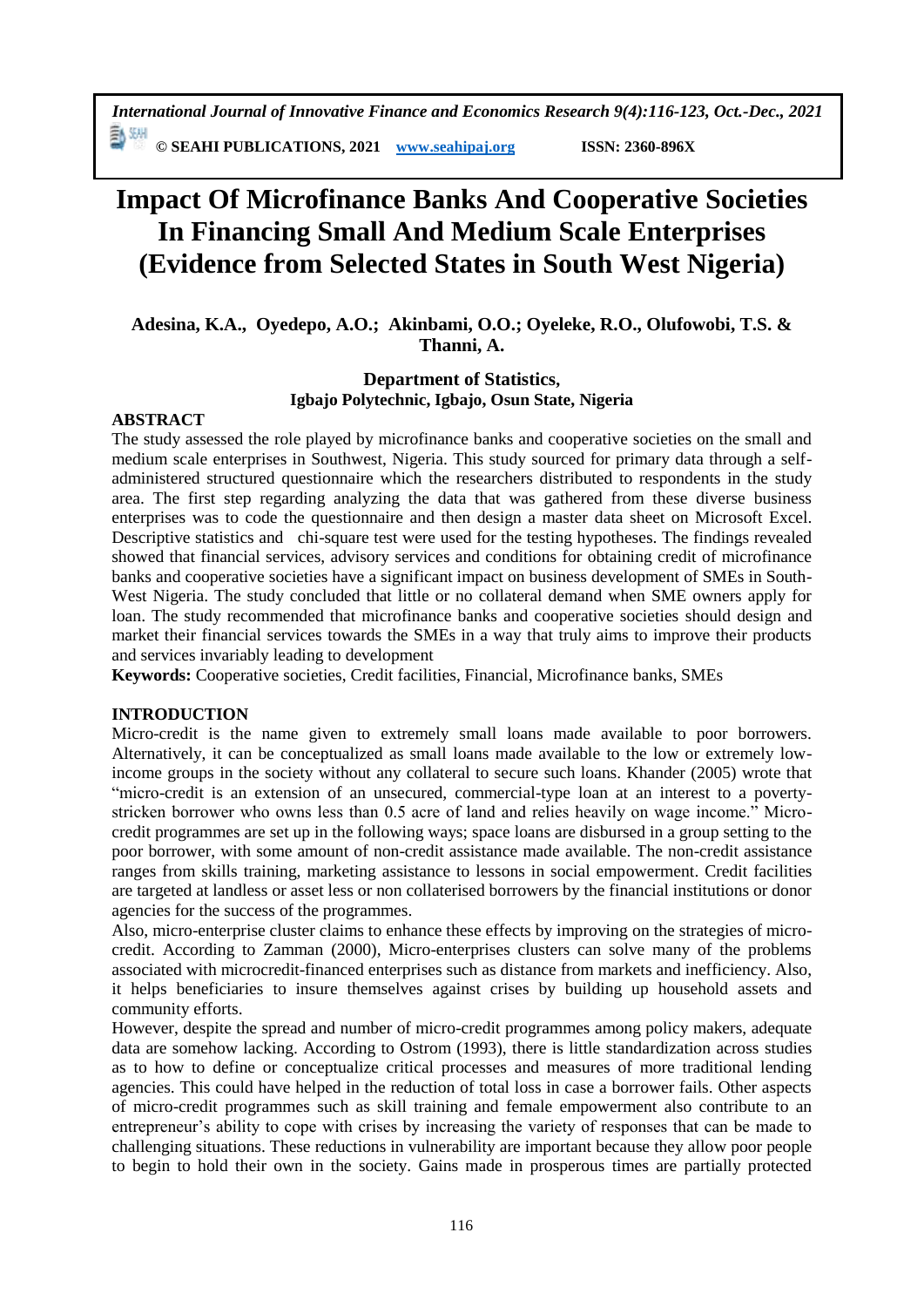during bad times, which make the cycle of poverty to be arrested. This is really a vital benefit for a large proportion of the poor who live in rural areas.

However, many of them do not survive their first years in business (Almus, 2004; Persson, 2004), and as such, are not able to provide these benefits to the society in which they are located. Meanwhile, poverty reduction has over the years been of great concern and challenge to every government the world over. Thus, attention is being given to promotion of medium-sized Enterprises (SMEs) globally as a tool for poverty alleviation and sustainable development. The study by Adereti and Oladejo (2010) showed that small business in Nigeria need the microfinance service to improve performance and for sustainable development. Previous studies have confirmed failure of past microfinance efforts of the Nigerian government towards poverty reduction (Akanji, 2006).The frustrations of accessing credit facilities from formal systems compel the poor and informal business entrepreneurs to resort to different nonbanking and informal arrangements to access funds for their operations. This has serious implications for a country like Nigeria where the economy is largely characterized by micro and small businesses as observed.

The modern microfinance according to Dunford (2006) has roots in the cooperative movement and further observed that one means for the entrepreneurial firms to overcome the constraint of access to credit is by cooperating with either other entrepreneurial firms or possibly with larger established, resource-rich firms. The extent to which partnership between Cooperative Societies and Microfinance banks (MFBs) can facilitate efficiency in credit delivery to Small and Medium sized Enterprises for sustainable development shall be the focus of this current research attempt.

All economies of the world are characterized by commercial activities which consist of all businesses or business operations in the economy. Despite the great desire by Nigerians to become entrepreneurs, only 40% actually start-up businesses and only 20% of these start- ups survive (UNIDO, 2015). The modern society cannot exist without business as it contributes to improvement in the standard of living, utilization of resources, production of goods and services, employment opportunities and economic growth.

Small and Medium Scale Enterprises (SMEs) which are the most common types of business are the engines for growth and development of any society or nation, specifically, developing nations. This is because of the facts that they have become major sources of employment for the unemployed youths, wealth creation, provision of varieties of goods and services and improvement of Gross Domestic Product (GDP) and Gross National Product (GNP) for developing economies of the world. It is also becoming an instrument for ensuring peaceful coexistence among societies (Ekpudu, Posu & Olabisi, 2014). SMEs represent the sub-sector of special focus in any meaningful economic restructuring programme that targets employment generation, poverty alleviation, food security, rapid industrialization and reversing rural-urban migration (Olowe, Moradeyo & Babalola, 2013).

The importance of microfinance institutions in the reduction of poverty and development of a nation cannot be overemphasized. It is a tool employed as a means of getting small capital to small businesses that find it difficult to survive and grow beyond their capacity. Microfinance services are thus vital in the lives of the rural poor because most of the income earners either small or medium scale entrepreneurs in rural areas mostly lack the necessary financial services and support. Provision of financial services by microfinance institutions to SMEs in developing countries has aided the growth of businesses as well as the economy. Interest on SMEs would contribute to creation of jobs, reduction in income disparity, production of goods and services in the economy, as well as providing a fertile ground for skill development and acquisition, serve as a mechanism for backward integration and a vehicle for technological innovation and development especially in modifying and perfecting emerging technological breakthroughs (Olowe et al, 2013). It can be ascertained that for an economy to progress, microfinance banks are essential to provide financial services to business owners who can use their potentials to impact on the standard of living and quality of life of hundred people in such economy.

Establishment of Micro-finance banks as an effort by the government to improve the access to loans and savings services for poor people is currently being promoted as a key development strategy to develop businesses at the grassroots and develop the economy ultimately (Shreiner, 2005). The size of the unserved market by the existing financial institutions is large. The aggregate micro-credit facilities in Nigeria are very marginal, accounted for about 0.2% of Gross Domestic Product (GDP) and less than one percent of total credit to the economy (CBN, 2011). In 2008, 79 percent of the total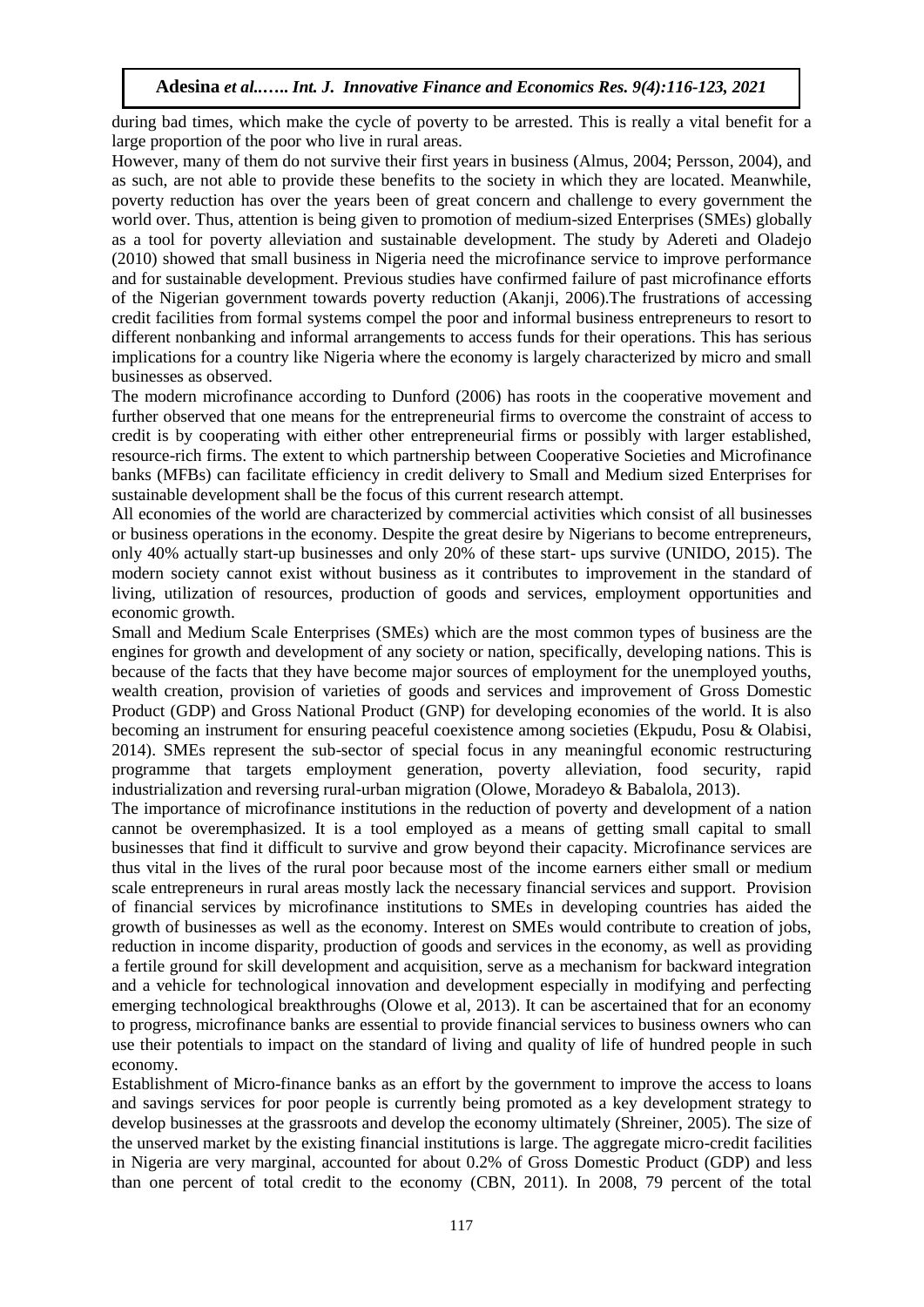population in the country had been unbanked out of which 68% were rural dwellers (CBN, 2011). This showed that financial services are not provided for the poor entrepreneur and household, and this has further increased the level of poverty in the country.

Despite the efforts and resources devoted to fighting poverty by the Nigeria government empowerment programmes, the problem has remained intractable. As user-owned organizations, Cooperatives have been used as a model for individual self-help and empowerment that strengthens bonds leading to greater community awareness and involvement as such becomes a vehicle for micro credit delivery. Testing the Cooperatives strategies along with credit delivery strength of MFBs in Nigeria is expected to give insight into the state of sustainable development in the continent of Africa. The rate of unemployment in the nation has motivated individuals to venture into entrepreneurship and in a bid to maximize gains from this; there is the need for development.

Many microfinance programmes have been established in Nigeria to provide financial and nonfinancial services in order to render support services to the SMEs. Without a doubt, consistent access to credit facilities implies execution and implementation of plans and project; expansion and improvement of business operations in order to increase profit level.

In Nigeria, one of the greatest obstacles that Small and Medium Enterprises (SMEs) have to grapple with is access to funds from microfinance institutions which have occasioned the low development of business (most especially SMEs) in the economy. (Olowe *et al*, 2013). Other problems are related to access to microfinance banks, their system of operations or conditions associated with obtaining a credit facility. Some misuse the loans they get due to poor managerial skills or orientation. The indispensable role of finance to the growth and performance of SMEs and the adoption of microfinance as the main source of financing SMEs and advisory services to business owners in Nigeria, therefore, opens the research gap for this study to examine the impact of microfinance banks and cooperative societies on small and medium scale enterprises in southwest, Nigeria.

The main objective of the study is to assess the role played by microfinance institutions and cooperative societies on entrepreneurship development. Specifically, the study aims to achieve the following objectives: Assess the impact of financial services from microfinance banks and cooperative societies on SMEs business development. Investigate the impact of advisory services from microfinance banks and cooperative societies on SMEs business development. Examine the conditions of obtaining credit facility has on SMEs business development.

# **Literature Review**

# **Concept of Microfinance**

Microfinance is defined as the provision of thrift, credit and other financial services and products in very small amounts to the poor to enable them to raise their income levels and improve their standard of living (Eluhaiwe, 2005). Microfinance is the act of providing a whole range of financial services such as deposits, loans, payment services, money transfers, and insurance to poor and low-income households and, their microenterprises. Microfinance is the practice of offering small and short-term loans to entrepreneurs who otherwise would not have access to capital to begin a small business or other income generating activities (Oyedokun, 2015).

Microfinance banking could be categorized mainly into two sources namely: informal sources of microfinance and formal sources of microfinance. This could be very easy to trace the origin of the formal sources of microfinance in Nigeria, the origin of the informal sources of Microfinance is only traceable to the practices among ethnic nationalities without any known precise date (Adeoye  $\&$ Emmanuel, 2015). Microfinance banks are the basic instrument through which the whole concept of microfinance is executed. According to the basis of microfinance, it is a term, which is related to promoting the habit of savings. At the same time, the concept also aims at providing loans and insurance and other traditional services to the poor people to support their business, which can also be termed as a micro business. The prime aim of these banks is to provide institutional financial services to those people who are denied from all these because of their poverty. However, Microfinance Bank is any company licensed by the Central Bank of Nigeria to carry on the business of providing microfinance services such that are needed by the economically active poor, micro, small and medium enterprises to conduct or expand their businesses as defined in the guideline for MFBs in Nigeria.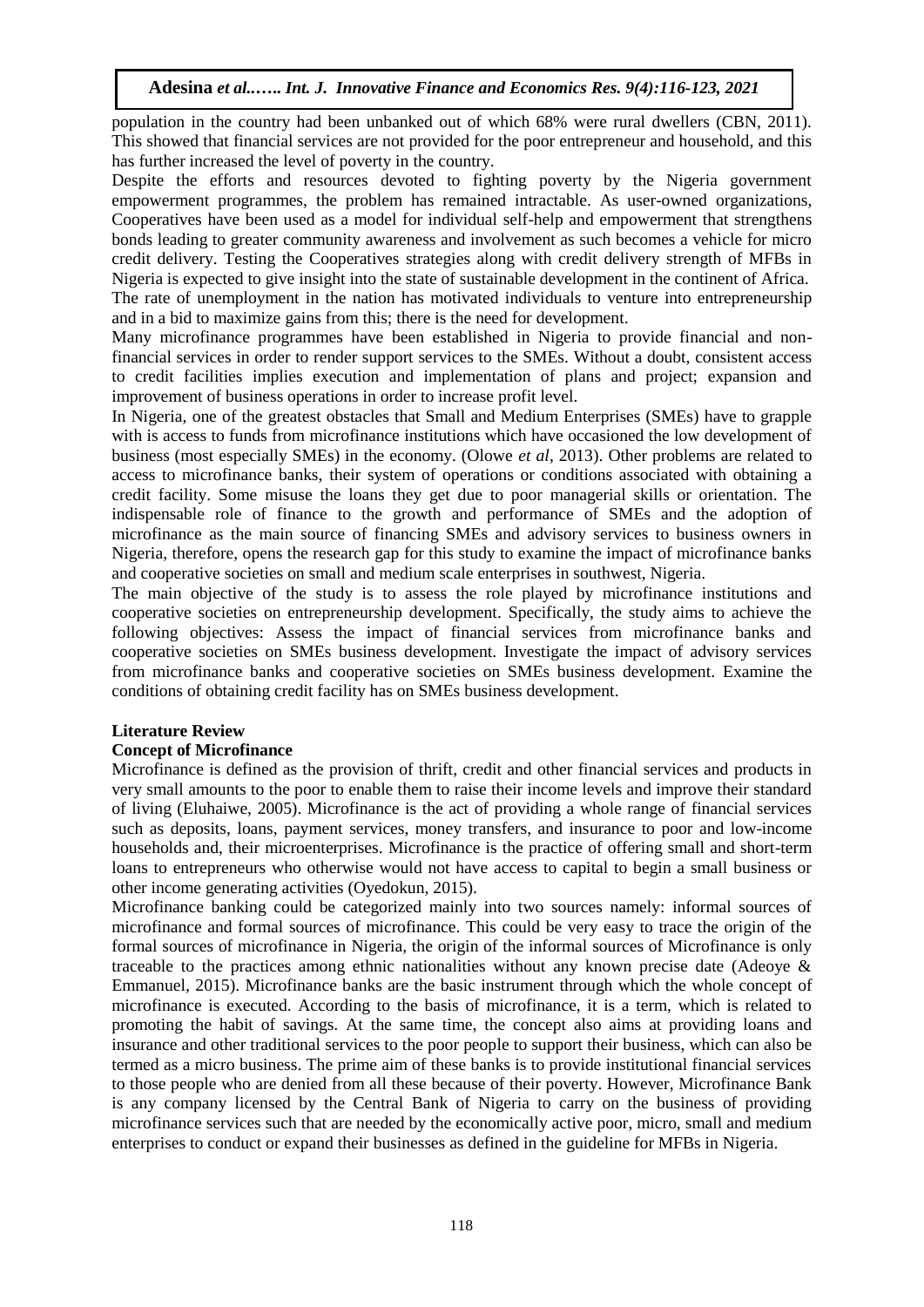# **Objectives of Microfinance Banks**

The objectives of the Microfinance Banks in Nigeria in line with CBN (2005) provision among others include; Promote rural development through financial intermediation; Stimulate of productive activities in the rural sector; Develop banking habit in rural dwellers and ensuring the development of an integrated national financial system; Improve the economic status of small-scale producers in the rural and urban areas; Provide diversified, dependable end timely financial services to the economically active poor; Create employment opportunities; Render payment services such as salaries, gratuities and pension on behalf of various tiers of government; Increase access to credit as well as productive assets and enhance opportunities for ownership through savings mobilizations; promote an appropriate regulatory framework and Contribute to the development of knowledge, expertise and information in microfinance as well as enhance the local capacity to provide technical assistance on a sustainable basis and ensure the continuity of the initiatives taken in the pilot programme (Adeusi, 2015)

#### **Benefits of Microfinance Banks in Nigeria**

The primary purpose of establishing microfinance banks in Nigeria was poverty alleviation through the provision of financial services to the poor. By providing these services, the microfinance banks can contribute to the wellbeing of the economy through the following ways as cited in (Asor, Essien & Ndiyo, 2016). Enhancement of savings and investment opportunities, they mobilize local savings into productive activities, thereby contributing to the growth of the economy. Improve income distribution of the Nigerian population. They encourage rural industrialization thereby reducing ruralurban migration. They encourage entrepreneurship behaviour among the youth by providing them with financial services which would allow them to engage in economic activities and become selfreliant. By doing this, microfinance banks help tackle the problem of poverty

#### **Small and Medium Scale Enterprises (SMEs)**

The criteria for defining the size of a business differ from country to country, with many countries having programs of business rate reduction and financial subsidy for SMEs. According to European Commission, small-scale enterprise or business is one with less than 50 employees and turnover of less than  $E10$  million Euros while medium scale business is one with less than 250 number of employees and turnover of less €50 million Euros (European Commission, 2003). The SMEs sees as a quasi-sponge for urban employment and a provider of inexpensive consumer goods with little or no import content, serving an important pressure-releasing and welfare-augmenting function. SMEs also contribute to long-run industrial growth by producing an increasing number of firms that grow up and out of the small sector.

SMEs have no doubt been indeed recognized as the main engine of economic growth and development, a major variable for promoting the private sector, development and partnership. Various governments, development agencies and experts as well as multilateral institutions do appreciate this fact such that they positively respond to any occasion and situations, which could permit they contributing to or creating opportunities for promoting the lot of SMEs. The SME sub-sector not only contributes significantly to improved living standards but they also bring about the substantial local capital formation and achieve high levels of productivity and capability. Employment or job opportunity- wise, SMEs account for well over half of the total share of employment, sales and value added in most countries (Basil, 2005).

# **Cooperative Financing**

Cooperative financing is the process by which cooperatives raise funds needed to finance their operations. The sources of their funds include contributions by members, incomes from business activities, loans from governments and financial institutions. Virtually all cooperatives require some level of member financing, usually in the form of stock purchases or membership fees. Member financing not only provides equity for the cooperative, it also provides a financial base that helps other investors, particularly banks, feel more secure in investing in the cooperative (Dogarawa, 2005). Although, Agbo (2009) suggests that government should not interfere in the activities of cooperatives, but where this is deemed necessary, such intervention should be limited only to the provision of enabling environment for cooperative businesses to thrive. For cooperatives to be useful tools for poverty alleviation and economic development, governments all over the world should encourage them through financial assistance and direct loans. Cooperative banks are the channels through which government gives aids to cooperatives. They are established to offer greater access to savings and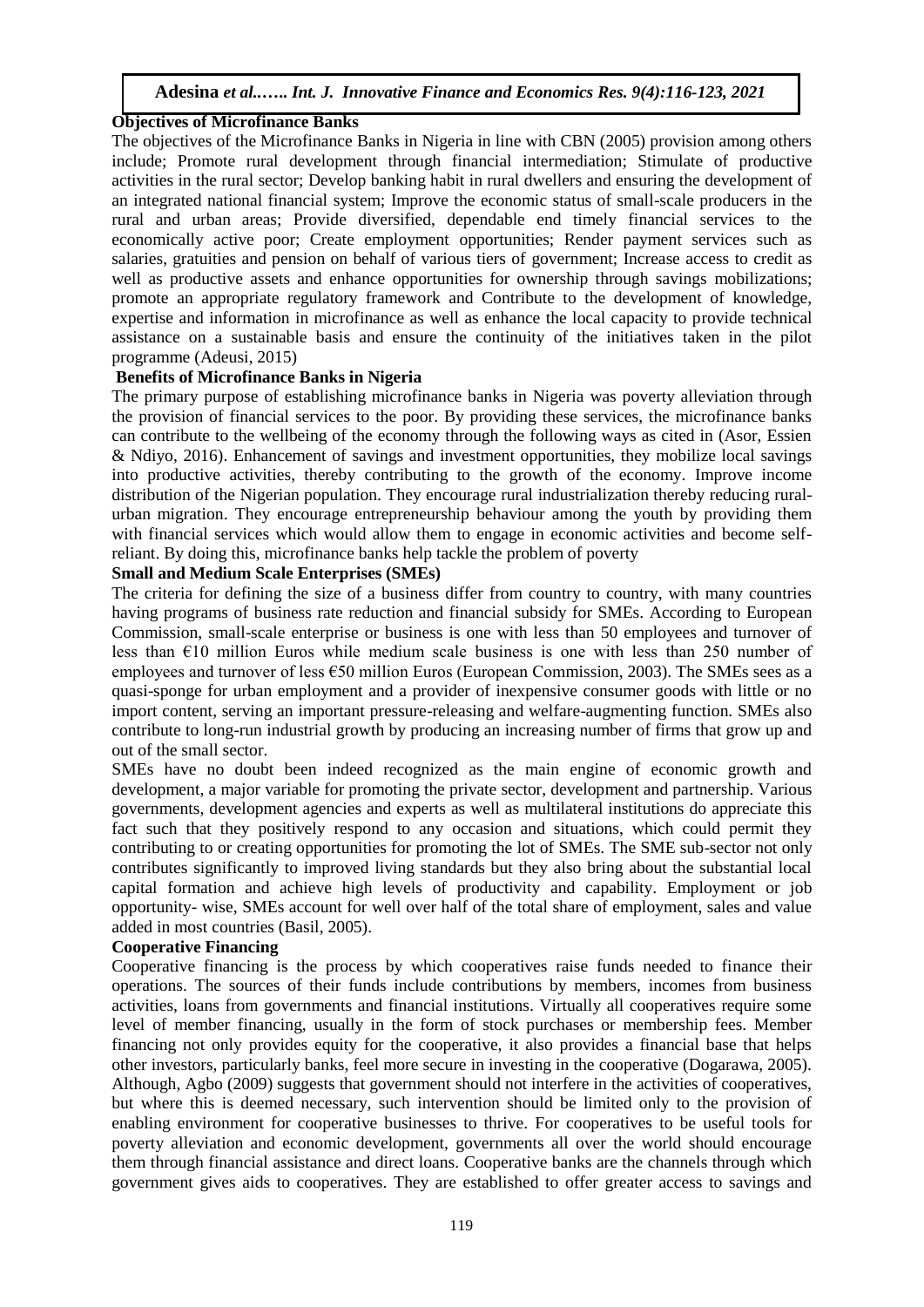borrowing facilities for cooperative enterprise and their members at relatively low interest rates. By increasing cooperatives' access to finance, the challenge of inadequate fund will be overcome. Another aspect that the government has to look into is the effective implementation of any financial assistance. Government should ensure that all policies and intervention programmes are controlled and monitored to achieve the stated objectives.

This study was anchored on Credit Access Theory introduced by Stiglitz and Weiss in 1981, to investigate market inadequacies or information. According to them, access to finance will give SMEs the opportunity to have required capital for the growth of their business ventures. The theory holds that lack of required figures and data are some the reasons for non-accessibility of SMEs to finance empowerment in developing countries. In most cases, SMEs are not aware of MFIs services as related to their business and MFIs too are not in line with SMEs practices. The implication of this theory is that an entrepreneur may eventually have access to loan facility but the ability to perform or use the credit effectively will depend on information and business exposure of the concern SMEs manager. The theory however concluded that both SMEs and MFIs will only benefit from their relationship when adequate information is available to both institutions.

# **METHODOLOGY**

Survey research design was used for this research work as it is one of the best options in collecting data for large population that is meant for this type of study. This study was carried out in southwest geo-political zone of Nigeria, comprising Osun, and Oyo states. The population of study consisted of 3,221,127 registered SMEs in both state of Southwestern Nigeria (Table.1). The sample size of this study was determined by adopting multi stage sampling technique. First, two out of the six states in the zone were selected by balloting (simple random sampling technique). Thereafter, four local government areas from chosen two states were selected by means of stratified sampling technique. Consequently, simple random sampling technique was used to select an average of 12 SME owners and managers from various major cities in southwest, Nigeria. Multistage sampling technique was appropriate because studying the entire two states of 3,221,127 registered SMEs in Southwest geopolitical zone would be too large for this research work due to time frame. Therefore, Yaro Yamane (1967) formula was used to determine sample size of 400.

| <b>State</b> | <b>Number of SMEs</b> |
|--------------|-----------------------|
| Osun         | 1,356,173             |
| Ovo state    | 1,864,954             |
| <b>Total</b> | 3,221,127             |
|              |                       |

# **Table .1 Number of registered SMEs in two states of Southwestern Nigeria**

# **Source:** SMEDAN and NBSCS (2020**)**

The data were obtained from primary source through structured questionnaire administered to SMEs' owners and managers using 5- points Likert scale, ranging from strongly agrees (5) to strongly disagree (1). Due to COVID 19, the researchers distributed 100 questionnaires to respondents. Out of a total of 100 questionnaires distributed, only 93 copies were used for the analysis as 7 questionnaires were not returned by respondents in the chosen area of study. This shows that there is ninety- three (93) percent response rate.). The adopted method of data analysis in this paper was descriptive statistics and Chi-square method.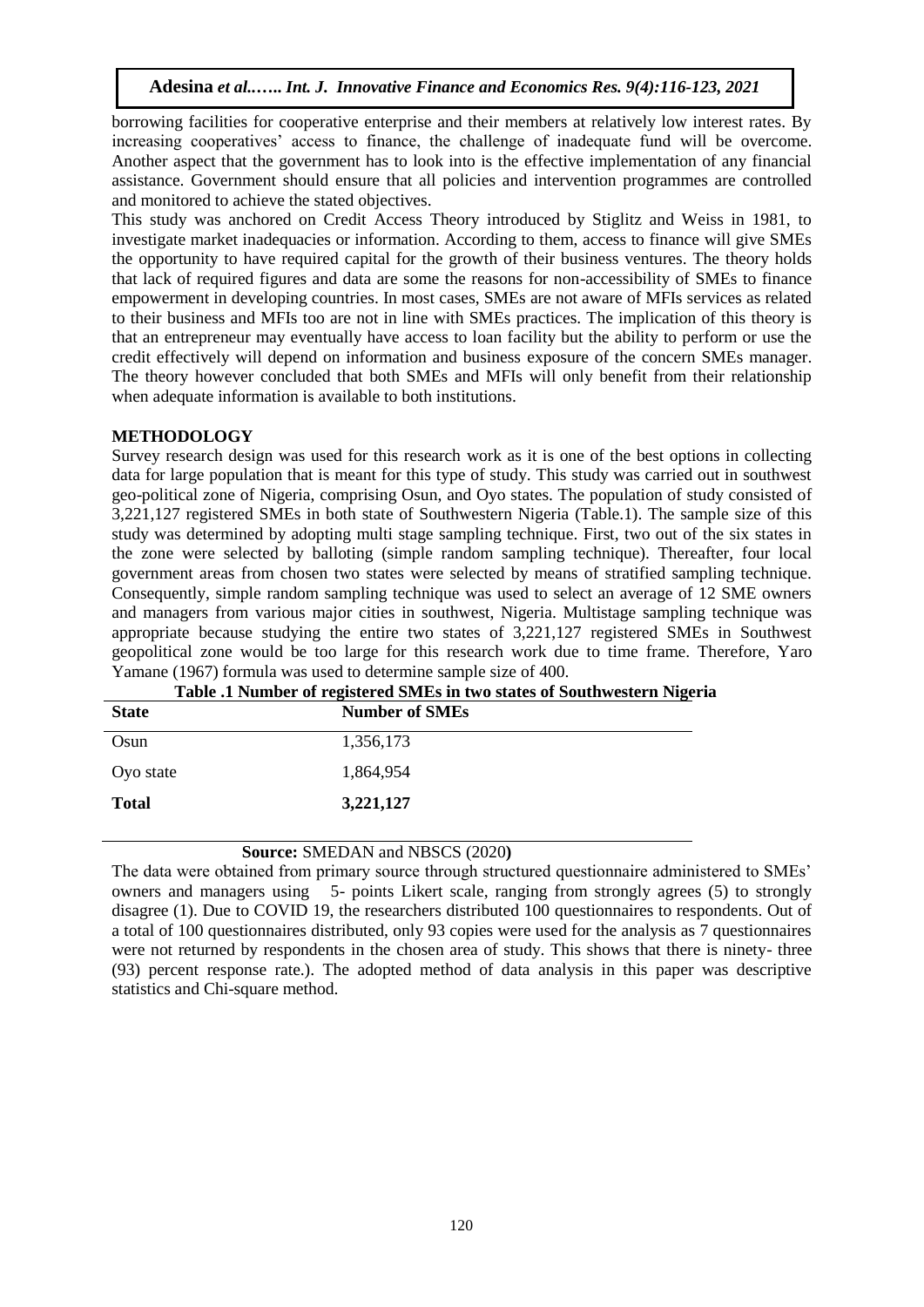#### **RESULTS AND DISCUSSION Table 2 Analysis of Descriptive**

| <b>Statements</b>                             |      | <b>SA</b>       | A    | <b>UN</b>               | <b>DIS</b> | <b>SD</b> |
|-----------------------------------------------|------|-----------------|------|-------------------------|------------|-----------|
| Financial services of microfinance banks and  | Freq | 18              | 20   | 10                      | 15         | 30        |
| cooperative societies have impact on sales    | $\%$ | 19.4            | 21.5 | 10.8                    | 16.1       | 32.3      |
| and profit overtime                           |      |                 |      |                         |            |           |
| Financial services of microfinance banks and  | Freq | 15              | 17   | 20                      | 18         | 23        |
| cooperative societies have impact on          | $\%$ | 16.1            | 18.3 | 21.5                    | 19.4       | 24.7      |
| acquisition of more stocks for the business   |      |                 |      |                         |            |           |
| Financial Literacy education of microfinance  | Freq | 00 <sup>2</sup> | 10   | $\overline{\mathbf{5}}$ | 33         | 45        |
| banks and cooperative societies have          | $\%$ | 00.             | 10.8 | 5.4                     | 35.5       | 48.4      |
| impacted on improved management of cash       |      |                 |      |                         |            |           |
| and resources                                 |      |                 |      |                         |            |           |
| Availability of microfinance banks and        | Freq | 7               | 14   | 11                      | 29         | 32        |
| cooperative societies has impact on           | $\%$ | 7.5             | 15.1 | 11.8                    | 31.2       | 34.4      |
| acquisition of stocks and customer attraction |      |                 |      |                         |            |           |

Source: Authors' Compilation (2020)

Table 2 showed responses to impact of financial services of microfinance banks on sales and profit overtime. A total of 30 respondents with a corresponding percentage of 32.3 strongly disagree, 15 respondents making up 16.1% disagree, 10 or 10.8% were undecided, 20 respondents making 21.5% agreed and 18 or 19.4% strongly agreed that financial services of Microfinance banks had impact on sales and profit overtime.

Item 2 in Table shows responses on the impact of microfinance bank and cooperative societies' financial services on acquisition of stocks. 23 respondents representing 24.7% strongly disagreed, 18 respondents representing 19.4% disagreed. A total of 20 respondents with a corresponding 21.5% were undecided. A total of 17 representing 18.3 % agreed while 15 respondents with a corresponding 16.1% strongly agreed. Item 3 shows responses on whether financial literacy education of microfinance banks has improved management of cash and resources. 45 or 48.4% of respondents strongly disagreed while 33 or 35.5% just disagreed. 5 or 5.4% were undecided. 10 or 10.8% agreed while none strongly agreed while item 4 represents the respondents' responses on the availability of microfinance and its impact on acquisition of stocks and customer attraction. 32 respondents represented the 34.4% that strongly disagreed, while 29 or 31.2% disagreed. 11 or 11.8% were undecided. Furthermore, 14 or 15.1% agreed while 7 or 7.5% strongly agreed.

# **Hypotheses Testing**

H01: Financial services of microfinance banks and cooperative societies have no significant impact on business development.

# **Table 3 Test Statistics 1**

|                                 | Financial<br>microfinance banks and and<br>cooperative societies societies have impact customer base over time.<br>have impact on sales and on acquisition of more<br>profit overtime. | Financial services<br>-ofi<br>stocks for the business. | services of microfinance banks Financial services of microfinance banks<br>cooperative and cooperative societies have impacted on |
|---------------------------------|----------------------------------------------------------------------------------------------------------------------------------------------------------------------------------------|--------------------------------------------------------|-----------------------------------------------------------------------------------------------------------------------------------|
| Chi-Square<br>df<br>Asymp. Sig. | $108.667$ <sup>a</sup><br>.000                                                                                                                                                         | 49.742 <sup>a</sup><br>.000                            | $11.677^{\rm a}$<br>.020                                                                                                          |

Source: Authors' Computation (2020)

a. 0 cells (0.0%) have expected frequencies less than 5. The minimum expected cell frequency is 18.6. As shown Table 3 the P-values of financial scales (0.00, 0.00 and 0.02) are less that 5% level of significance level (0.05), the null hypothesis is therefore rejected, while the alternative hypothesis that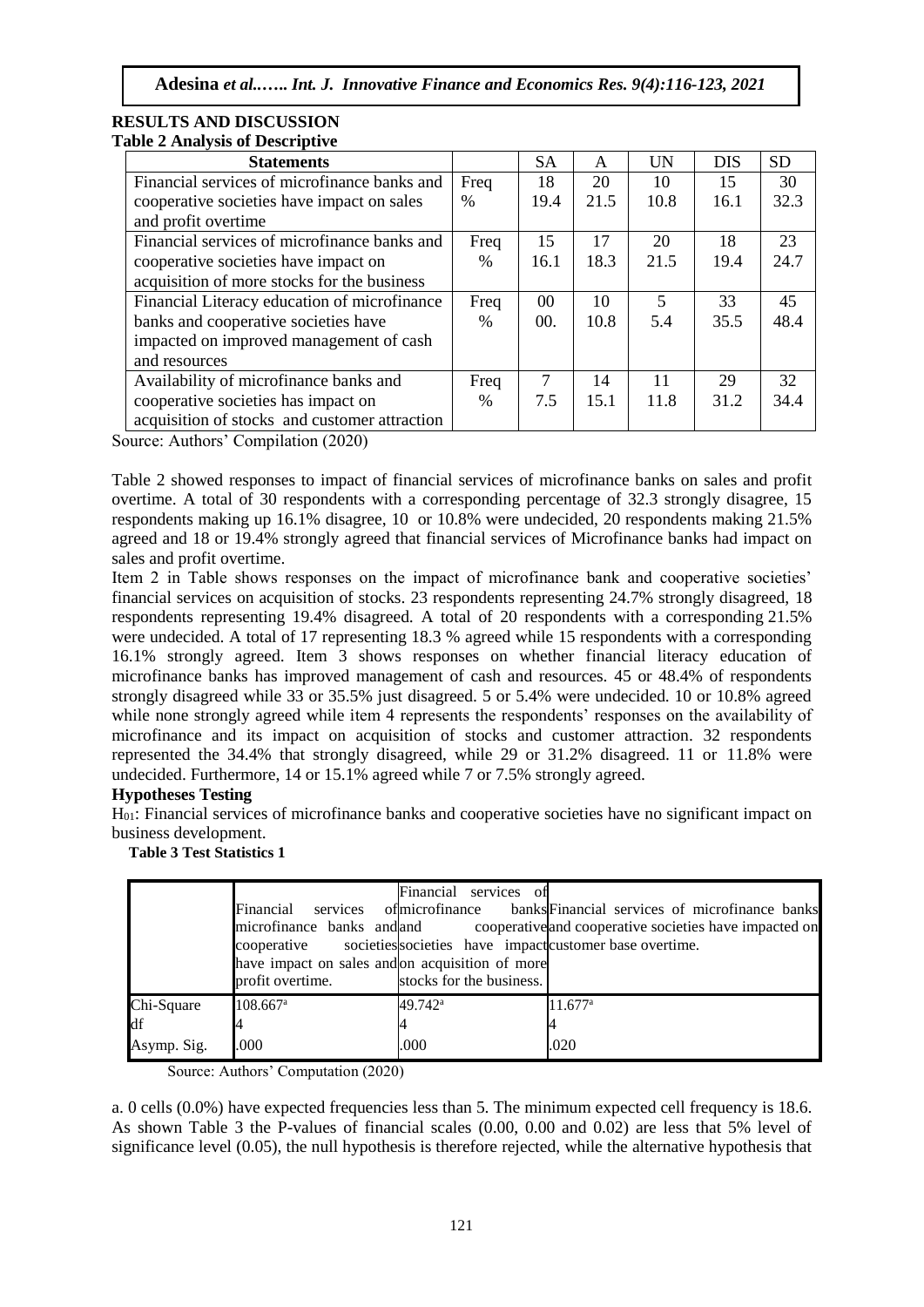financial services of microfinance banks and cooperative societies have significant impact on business development is accepted

H<sub>02</sub>: Advisory services of microfinance banks and cooperative societies have no significant impact on business development.

#### **Table 4: Test Statistics 2**

|             | Customer         | Management Financial Literacy                                    |                     | education | of |
|-------------|------------------|------------------------------------------------------------------|---------------------|-----------|----|
|             |                  | advice of microfinance banks microfinance banks have impacted on |                     |           |    |
|             |                  | have impacted on customer improved management of cash and        |                     |           |    |
|             | base overtime.   |                                                                  | resources.          |           |    |
| Chi-Square  | $11.785^{\rm a}$ |                                                                  | 46.312 <sup>b</sup> |           |    |
| Df          |                  |                                                                  |                     |           |    |
| Asymp. Sig. | .019             |                                                                  | .000                |           |    |

Source: Authors' Computation (2020)

a 0 cells (0.0%) have expected frequencies less than 5. The minimum expected cell frequency is 18.6.

a. 0 cells (0.0%) have expected frequencies less than 5. The minimum expected cell frequency is 23.3. As shown in Table 4, the P-values of advisory scales (0.019, 0.00 and 0.000) are less that 5% level of significance level (0.05), the null hypothesis is therefore rejected, while the alternative hypothesis that advisory services of microfinance banks and cooperative societies have a significant impact on business development is accepted.

H03: The condition of obtaining credit has no significant impact on business development. **Table 5: Test Statistics 3**

|             |                                                             | Request for collateral |                                                                                 |
|-------------|-------------------------------------------------------------|------------------------|---------------------------------------------------------------------------------|
|             |                                                             |                        | Flexible terms of loan by the microfinance Request for collateral by<br>the     |
|             |                                                             |                        | of microfinance bank bank impact positively microfinance bank impact positively |
|             | impact on acquisition of acquisition of on access to loans. |                        |                                                                                 |
|             | of stocks.                                                  | stocks.                |                                                                                 |
| Chi-Square  | 46.312 <sup>a</sup>                                         | 26.946 <sup>b</sup>    | 14.473 <sup>b</sup>                                                             |
| df          |                                                             |                        |                                                                                 |
| Asymp. Sig. | .000                                                        | .000                   | .006                                                                            |

Source: Authors' Computation (2020)

As shown Table 5 the P-values of conditions for obtaining credit (0.000, 0.000 and 0.006) are less that 5% level of significance level (0.05), the null hypothesis is therefore rejected, while the alternative hypothesis that conditions for obtaining credit have a significant impact on business development is accepted. In other words, the study rejects the null hypothesis and accepts the alternative hypothesis.

# **CONCLUSION AND RECOMMENDATIONS**

Based on the study explored from the findings, the study concluded that microfinance banks have significant impact on business development for SMEs. The availability of microfinance banks and cooperative societies and the numerous services they offer particularly at encouraging business development, has made positive impact towards SMEs' business development. Although, it can be said that many people lack the knowledge of how it can be effectively utilized. Proper financial literacy programmes should be given to microfinance customers and cooperative society members because many do not have adequate knowledge of how the services rendered by microfinance banks and cooperative societies can positively impact their businesses. The hypotheses results showed that financial services, advisory services and conditions for obtaining credit of microfinance banks and cooperative societies have a significant impact on business development of SMEs

Based on the conclusion and findings on this research, the following recommendations were made;

- Microfinance banks and cooperative societies should design and market their financial services towards the SMEs in a way that truly aims to improve their products and services invariably leading to development